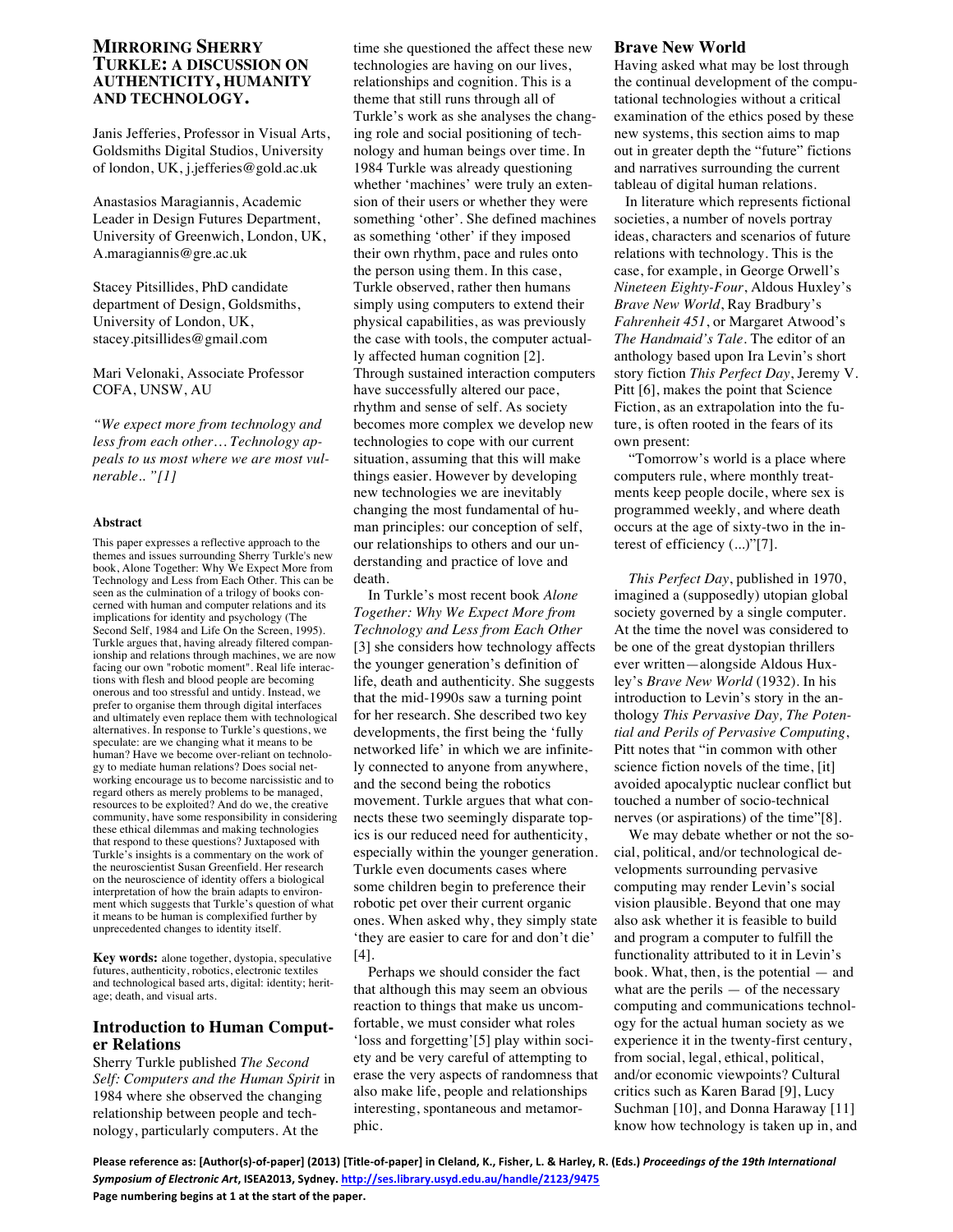influences, broader culture, as well as how cultural background can encourage the development of certain forms of technology and utopian discourse at the expense of other arguments and positions.

### **Technological Provocations**

Susan Greenfield is a neuroscientist who wonders what the brain will physically look like in future generations. As articulated in her book *iD : The Quest for Identity in the 21st Century*, her central anxieties are that galloping technological advances, and the social changes that they bring, will not only transform our sense of who and what we are, but might alter our identity to the point where we may no longer have the capacity to be fully developed persons [12]. Her prediction is that interaction with technology, from mobile phones to video games, might produce a brain as a first-person perspective of identity that is stuck in what she terms "infancy immediacy". Twenty-first-century technologies may bend our brains, and hence erode our identities, she argues, but in ways previous generations could not have envisaged. However none of the interesting questions about subjective identity and objective identification are explored in *iD : The Quest for Identity in the 21st Century* [13].

Greenfield argues that sensation has replaced cognition, process has replaced content and movement has replaced thought. In response to a question on a BBC Radio 3, Nightwaves BBC programme [14], about how interaction with technology is responsible for this, Greenfield took up the theme of ecstasy, which in Greek means 'to stand outside of yourself'. Greenfield drew upon this theme in order to explore the tension between, on the one hand, letting go and, on the other, achieving things and having a little niche, a personal identity, a brick in the wall. Anxiety over the stripping of cognitive content in the wake of rave music venues where flashing lights and sweaty bodies, loud music and abstract patterns propels Greenfield's concerns. She further argues that the brain connections get meshed up and consequently sensory overload, in the moment, will give rise to a schizophrenia of the perpetual present. But Greenfield's point is that when individuals let themselves "go the focus is on the here and now, it's the sensation that matters."

Greenfield fears that a child habituated to a "strong sensationalist present" will become addicted to thrill-bombardment,

and that, instead of becoming Someone, the future human brain will remain No One – a collection of "inputs", which is perhaps a rather gloomy view and rooted in the fears of the present. Following this line of thinking, cyberspace kids and teenagers, blitzed with information from anywhere and everywhere, may never acquire the capacity to see things in context; they may never get beyond the stage of "taking the world at face value". Does Greenfield reduce humanity to the "physicochemical context of the brain itself"?

Greenfield is in agreement with other leading neuroscientists. "You are your brain", said Nobel prizewinner Eric Kandel; "You are nothing but a bunch of neurons", wrote Francis Crick, one of the co-discoverers of the structure of the DNA molecule in 1953. The problem with this reductionism is that it equates a part with the whole andeschews much of the complexity of thinking. The brain is not a problem-solving machine but an evolved organ adapted to enhance the survival changes of the organisms they inhabit. How does our brain assess current situations? How does it compare them with past experiences? How are appropriate actions generated? It is this evolutionary imperative that has resulted in our large and complex brains. We don't have a comprehensive brain theory that lets us bridge the gaps between molecules, cells and systems to enable us to begin to answer the questions: how do we experience and how do we remember what we wore when we were 4 years old? What images and sounds are meaningful to us over our lifetimes? These get confused according to the stories we want to tell about ourselves. It is possible to stimulate particular brain regions to evoke sensations, memories, even emotions, but does this mean that a particularly memory can be located in that region or is it that the activity in that region is a correlate to the memory? The best anyone can do, in Greenfield's view, is match up "biochemical processes with reports of how people feel". We all have the hunch that incessant escape to cyberspace (youngsters are in front of screens six hours a day on average in the UK which correlates to some of Turkle's findings in the USA) must be having a bad effect. In *iD : The Quest for Identity in the 21st Century*, Greenfield sets out to give this hunch respectable scientific backing. In summary, the implication of the book seems to be that when societies change, such as by developing new technologies, this must by extension alter the

very physical make-up of the brain. In the chapter, "Twenty-First Century Thinking," Greenfield suggests that the decline of reading in favour of fragmentary encounters such a computer games or the internet, threatens the substance both of our neurological makeup and our social structures.

# **Turkle: Alone Together: Why We Expect More from Technology and Less from Each Other**

Sherry Turkle thinks it may be necessary to learn about the limitations as well as what we can know about our behavior and the brain. Right now we think we can look into the brain and see what's happening and in her research she advises that our cognitive faculties decay as we enter the marketization of life, live in the schizophrenia of the perpetual present and skim distractedly from one webpage to another.

The argument in Turkle's *Alone Together: Why We Expect More from Technology and Less from Each Other*, unfolds in two halves. The first section deals with objects that imitate living things. Turkle's subjects, mostly children and the elderly, are given robot companions for varying lengths of time [15]. A bond is formed. Accordingly, the Furby – a fluffy, robot toy, which was popular in the late 1990s and looks part hamster and part owl and which is programmed to respond to human attention – exerts a hold over anyone who nurtures it for a few weeks.

Turkle reports that scientists developing the latest robots report feelings of pseudo-parental attachment. In Turkle's observations, the difference between playing with a doll and playing with a robot is the difference between pretence and belief. She argues that even when a replica behaves implausibly, we compensate, filling the gaps in its repertoire with imagined feelings. This is perhaps not the sensory overload that Greenfield is skeptical of, but rather a move from the "robotic moment" of "infancy immediacy," sweaty bodies and flashing lights, to Turkle's provocation of the "robotic moment" as companions are filtered through machines and robots are deployed in 'caring' roles. Children, she suggests, are no longer entertaining or nursing the elderly, filling gaps in the social fabric left where the threads of community have frayed.

Sherry Turkle has been called the "Margaret Mead of digital culture" in her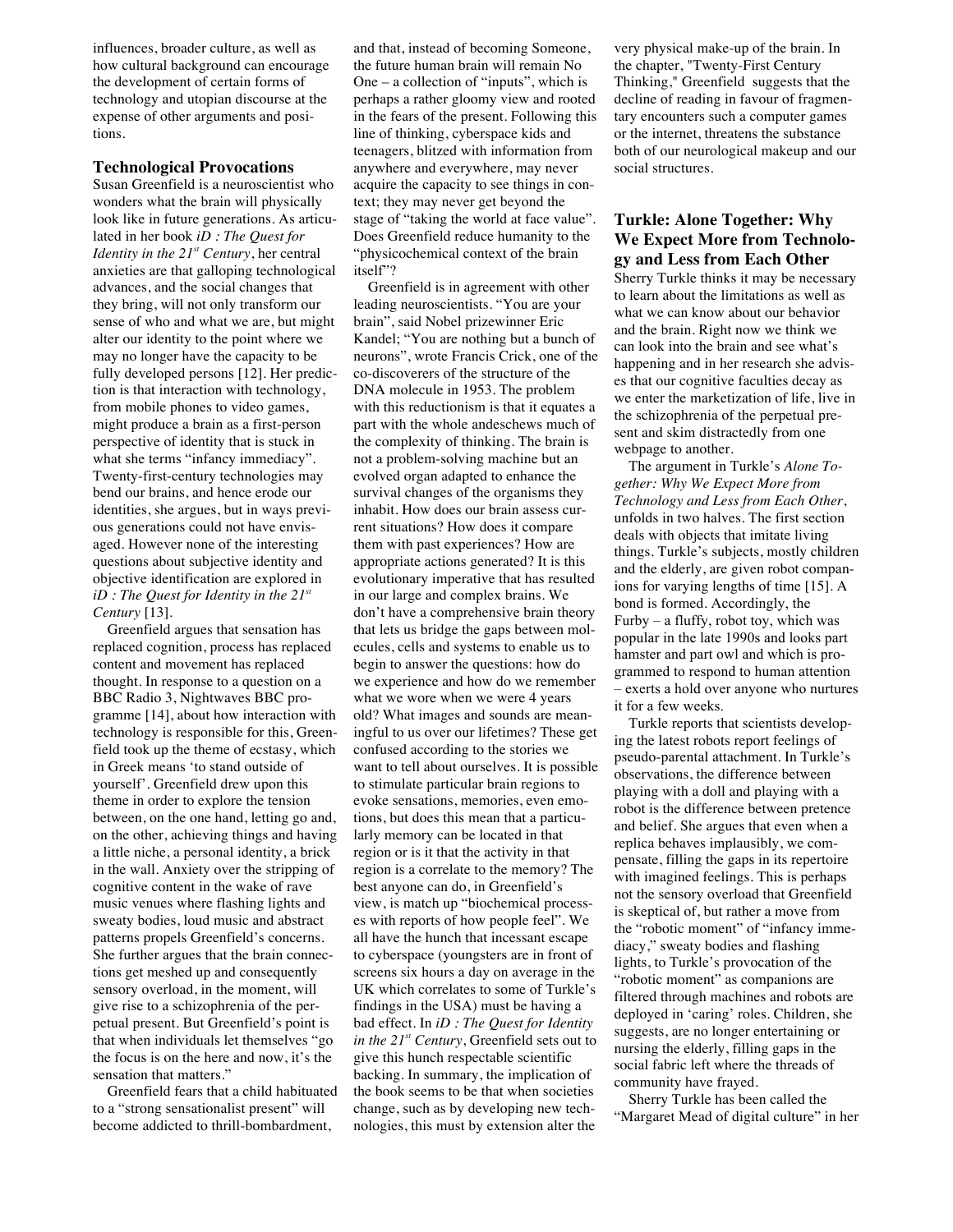analysis of how young people navigate the emotional undercurrents in today's technological world [16]. As an anthropologist, Mead had been trained to think in terms of the interconnection of all aspects of human life so that the production of food cannot be separated from ritual and belief, and politics cannot be separated from childrearing or art. This holistic understanding of human adaptation allowed Mead to speak out on a very wide range of issues, and in particular the relationship between generations [17]. When she wrote of a global culture made possible by mass media, her words actually foresaw fundamental changes made by computer communication networks that were just beginning during the period in which she conducted her research. Mead believed that in the past culture was transmitted from an older to a younger generation through social rituals and an exploration of what might be shared experience in the process of full attention face to face. Turkle argues that new technologies – including e-mail messages, Facebook postings, Skype exchanges, role-playing games, Internet bulletin boards and robots – have broken this tie. The more networked and wired we are, the more seduced and addicted to an 'autistic' world we become, where we expect more from technology and less from each other. Turkle isn't just concerned with the problem of on-line identity, she is disquieted by the banalities of electronic interaction, as a younger generation of Americans' range of expression is constrained by gadgets and platforms, a networked life of loneliness and failed solitude. This implies an even greater separation between generations and cultures than ever before.

At this point, Greenfield's and Turkle's ideas come perversely close, though both are writing from different disciplines and from different sides of the Atlantic. In spite of Facebook and Twitter, our strongest social relationships still tend to be with those people we physically live near. Greenfield's core thesis is that one part of the brain may stimulate an apparently dissociated part in the creation of memories, attitudes and skills. If the brain is like anything, from a social point of view, it is like the distributed internet, not human relations which are enforced by our embodiment in the physical world. One of the most pervasive metaphors in neuroscience is that brains are like computers, whereas Greenfield sees brains as akin to society, and consequently, society's current social and technological troubles must even affect our neurons and synapses.

From Turkle's anxieties about teenagers constantly performing on the digital stage to incipient roboticism, the 'robotic moment' is not a point in history but a threshold in ethics. Ethical questions start to surface when we see robots as having subjectivity. Turkle is concerned about the way we set up such important social, ethical questions, "quandaries" she calls them, such as: "Do you want seniors lonely and bored, or do you want them engaged with a robotic companion?"

She wants to make sure we've considered moral issues not only when setting up a quandary, but also when responding to it. Turkle takes on this task by questioning how we think about our relationship with technology and therein lies the challenge posed by *Alone Together*.

## **Reconsidering our Relationship towards Technology**

As a final provocation we move from focusing predominantly on the dystopic issues addressed within *Alone Together* to considering if they can provide an adaptive framework for the design of and creative engagement with contemporary technologies in ways that might also be affective. Such technologies may involve playing with complicated themes such as loss and forgetting from a creative perspective without trying to hide from or eradicate them.

In *Alone Together* Turkle argued that communication tools such as portable devices and, in general, the internet 'on the go' have created an escape window for people which didn't exist before. This gateway allows users to sidestep whatever reality they are in, creating new realities in their "virtual" world.

Turkle's presentation on TED California in 2012, *Connecting, but alone?,* presents the view that human beings, as users, have always been obsessed with finding new ways of communicating through various computational technologies. We cannot deny that there has been a rapid technological change that allows us - the users - to communicate through alternative ways. However what is not addressed in Turkle's writing is whether social networks or indeed robotics could be designed with these ethical stipulations and concerns in mind, both as speculative art works and as practicebased research [18] or interaction design [Mari Velonaki, panel discussion, ISEA).

As humans continue to develop new technologies and new interfaces that are interconnected within our lives, creating social networks, we might reflect on Marshall McLuhan's predictive statement from 1962 that "the next medium, whatever it is - it may be the extension of consciousness"[19].

We, as creatives and academics, conclude by suggesting that these statements are new challenges for us. As a community we have a changing responsibility that places us at the core of how we might shape our brains and relationships to technology and other people, developing new strategies and ethics to comprehend and interact with contemporary technologies - guided by some of the warnings and speculative futures discussed within Turkle's texts and Greenfield's metaphorical musings.

#### **References and Notes**

**1.** Sherry Turkle: Connected, but alone? | Video on TED.com. [ONLINE] Available at:http://www.ted.com/talks/sherry\_turkle\_alone\_to gether.html. [Accessed 30 June 2013].

**2,** Sherry Turkle, 2005. *The Second Self: Computers and the Human Spirit. Twentieth Anniversary Edition Edition*. The MIT Press.

**3**. Turkle, S. 2011. *Alone Together: Why We Expect More from Technology and Less from Each Other,* Basic Books.

**4.** Terasem Movement Foundation: Welcome to the TMF, Inc.. 2013. Terasem Movement Foundation: Welcome to the TMF, Inc.. [ONLINE] Available at:http://www.terasemmovementfoundation.com. [Accessed 30 June 2013]

**5.** Viktor Mayer-Schönberger 2011. *Delete: The Virtue of Forgetting in the Digital Age,* (New in Paper). Edition. Princeton University Press.

**6.** Introduction to *This Pervasive Day, The Potential and Perils of Pervasive Computing*, ed. Jeremy V.Pitt, London:ImperialCollegePress,2012.

**9**. For this analysis see Suchman (2007) and Barad, K. (2003). "Posthumanist performativity: Toward an understanding of how matter comes to matter", *Signs: Journal of Women in Culture and Society*, 28, 3, pp. 801–831.

**10.** Suchman, L. (2007). *Human-Machine Reconfigurations: Plans and Situated Actions* (Cambridge University Press).

**11.** Haraway, D. (1991). A cyborg manifesto: Science, technology, and socialist- feminism in the late twentieth century, in Simians, Cyborgs and Women *The Reinvention of Nature* (Routledge), pp. 149– 181.

**12.** Greenfield, S. (2008). *iD: The Quest for Identity in the 21st Century* (Spectre).

**13.** Murray. J (1988), "Hamlet on the Holodeck: The Future of Narrative in Cyberspace",(MIT Press). [197:273] and see Suchman (2007) and Barad, K. (2003). "Posthumanist performativity: Toward an understanding of how matter comes to matter", *Signs: Journal of Women in Culture and Society*, 28, 3, pp. 801–831.

**<sup>7.</sup>** Pitt [6] p.1

**<sup>8.</sup>** Pitt [6].